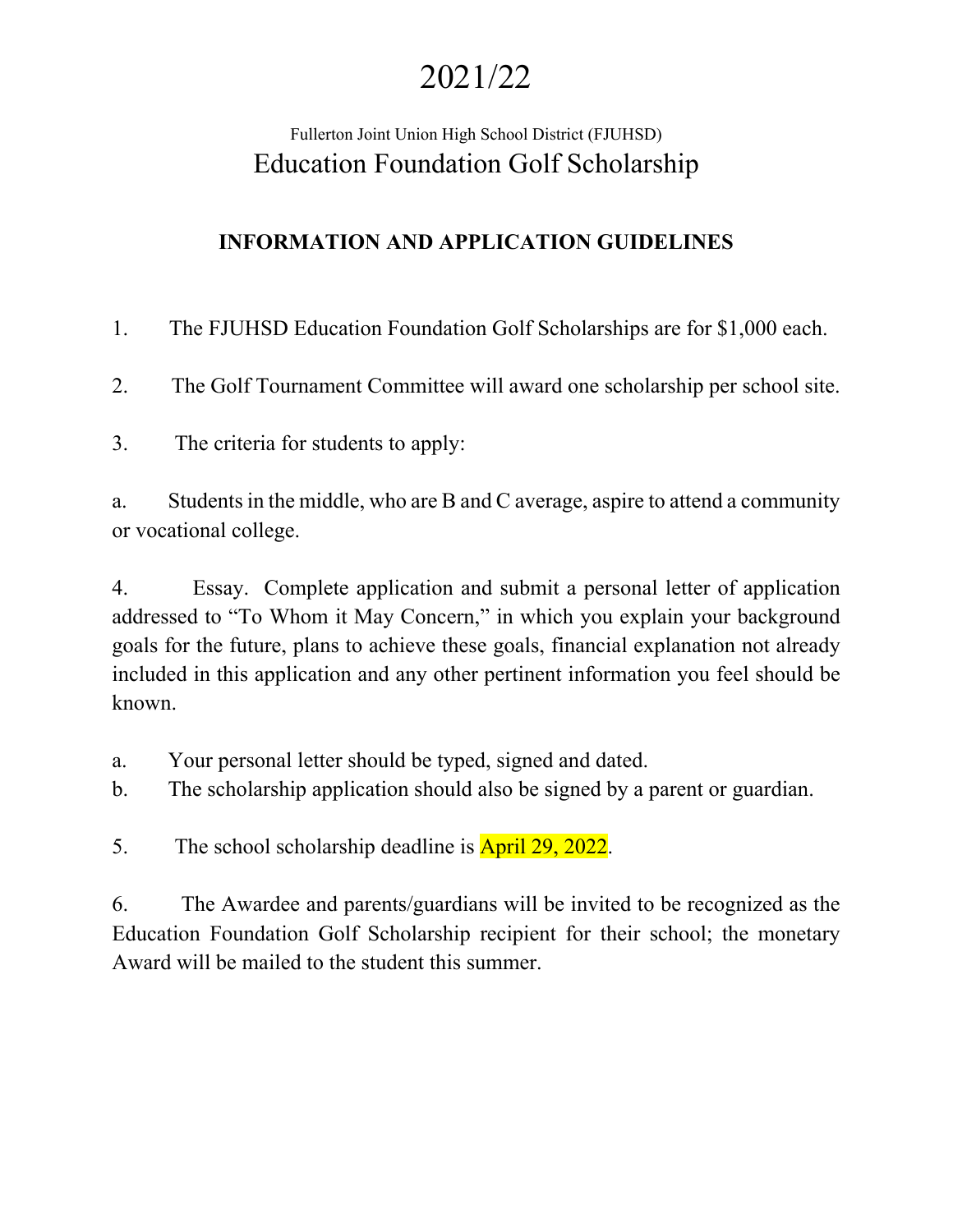HIGH SCHOOL:

Fullerton Joint Union High School District

DO NOT WRITE IN THIS SPACE

GPA

### **Education Foundation** 2021/22 GOLF TOURNAMENT SCHOLARSHIP APPLICATION School Deadline: April 29,2022

|                                                                                                                                                                                                                               | TODAY'S DATE       |  |  |  |  |  |  |
|-------------------------------------------------------------------------------------------------------------------------------------------------------------------------------------------------------------------------------|--------------------|--|--|--|--|--|--|
| <b>PERSONAL INFORMATION</b>                                                                                                                                                                                                   |                    |  |  |  |  |  |  |
| Name                                                                                                                                                                                                                          |                    |  |  |  |  |  |  |
| (First)<br>(Last)                                                                                                                                                                                                             | (Middle)           |  |  |  |  |  |  |
| Address<br><u> 1980 - Johann Barbara, martxa alemaniar arg</u>                                                                                                                                                                |                    |  |  |  |  |  |  |
| (Street number and name)<br>(City)                                                                                                                                                                                            | (Zip Code)         |  |  |  |  |  |  |
| $Phone(\_)$                                                                                                                                                                                                                   |                    |  |  |  |  |  |  |
|                                                                                                                                                                                                                               |                    |  |  |  |  |  |  |
| Father's Name                                                                                                                                                                                                                 |                    |  |  |  |  |  |  |
|                                                                                                                                                                                                                               |                    |  |  |  |  |  |  |
|                                                                                                                                                                                                                               |                    |  |  |  |  |  |  |
|                                                                                                                                                                                                                               |                    |  |  |  |  |  |  |
| Mother's Name                                                                                                                                                                                                                 |                    |  |  |  |  |  |  |
|                                                                                                                                                                                                                               |                    |  |  |  |  |  |  |
|                                                                                                                                                                                                                               |                    |  |  |  |  |  |  |
|                                                                                                                                                                                                                               |                    |  |  |  |  |  |  |
|                                                                                                                                                                                                                               |                    |  |  |  |  |  |  |
| If living with guardian or other person(s); please give:                                                                                                                                                                      |                    |  |  |  |  |  |  |
| Name(s)                                                                                                                                                                                                                       |                    |  |  |  |  |  |  |
|                                                                                                                                                                                                                               |                    |  |  |  |  |  |  |
| Occupation experience and the contract of the contract of the contract of the contract of the contract of the contract of the contract of the contract of the contract of the contract of the contract of the contract of the |                    |  |  |  |  |  |  |
|                                                                                                                                                                                                                               |                    |  |  |  |  |  |  |
| Employer                                                                                                                                                                                                                      |                    |  |  |  |  |  |  |
| <b>POST HIGH SCHOOL PLANS</b>                                                                                                                                                                                                 |                    |  |  |  |  |  |  |
|                                                                                                                                                                                                                               |                    |  |  |  |  |  |  |
| <b>VOCATIONAL INFORMATION</b>                                                                                                                                                                                                 |                    |  |  |  |  |  |  |
| Career Choice                                                                                                                                                                                                                 | $2.$               |  |  |  |  |  |  |
| School Choice<br>1.                                                                                                                                                                                                           | 2.                 |  |  |  |  |  |  |
| <b>COLLEGE INFORMATION</b>                                                                                                                                                                                                    |                    |  |  |  |  |  |  |
|                                                                                                                                                                                                                               |                    |  |  |  |  |  |  |
| Career Choice/Major                                                                                                                                                                                                           | 2.                 |  |  |  |  |  |  |
| School Choice                                                                                                                                                                                                                 | 2. $\qquad \qquad$ |  |  |  |  |  |  |
| <b>STUDENT EMPLOYMENT</b>                                                                                                                                                                                                     |                    |  |  |  |  |  |  |
|                                                                                                                                                                                                                               |                    |  |  |  |  |  |  |
| Are you working now? Yes_______ No_______ Where__________________________________                                                                                                                                             | How Long           |  |  |  |  |  |  |
| Do you plan to work in college? Yes________ No_______                                                                                                                                                                         |                    |  |  |  |  |  |  |

#### **ESSAY REQUIREMENT**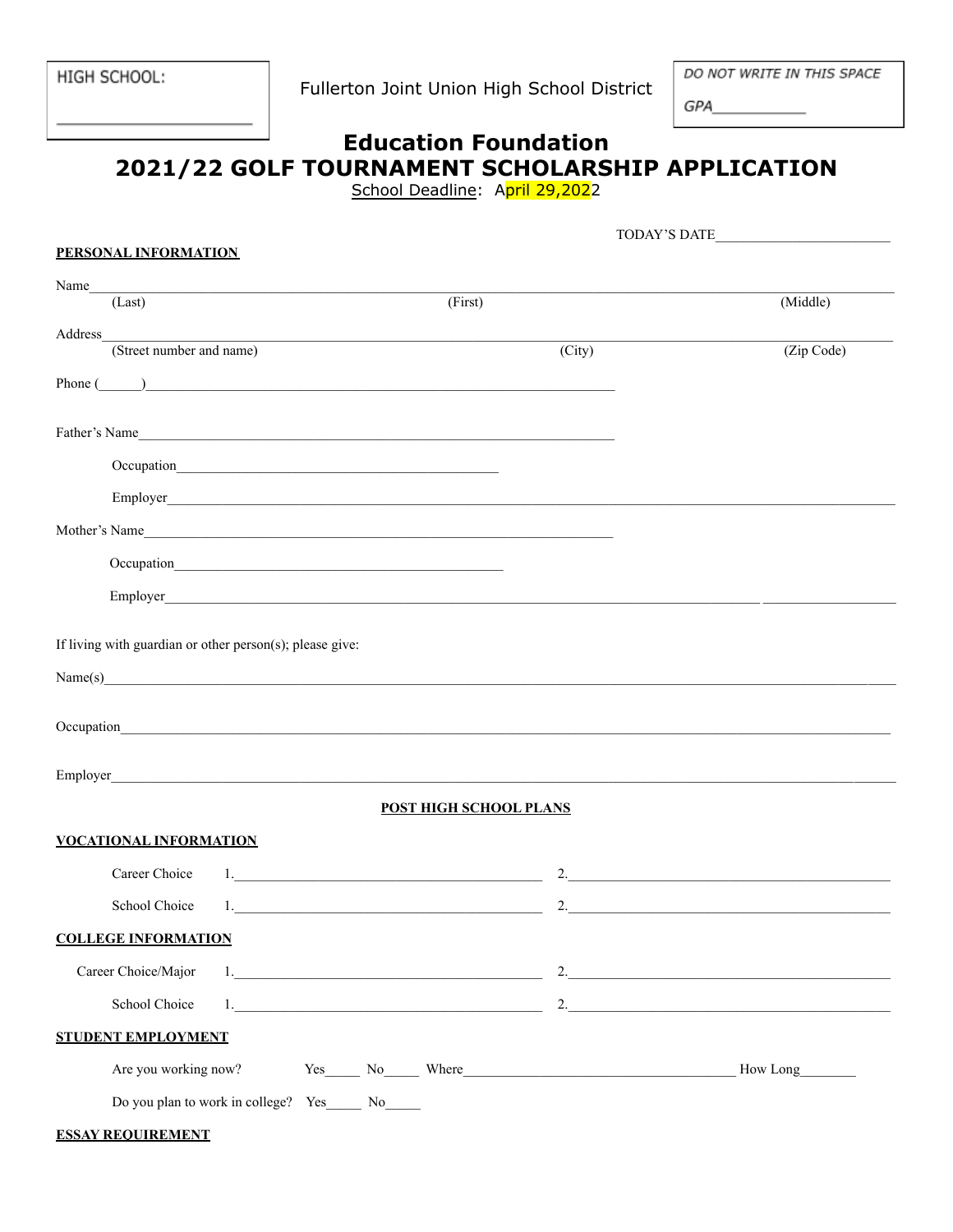#### FJUHSD Education Foundation 2019 Golf Tournament Scholarship Application Page 2 School Deadline: April 29,2022

Please submit a personal letter of application addressed to "To Whom It May Concern" in which you explain your background, goals for the future, plans to achieve these goals, financial explanation not already included in this application and any other pertinent information you feel should be known. Important: YOUR PERSONAL LETTER SHOULD BE TYPED, SIGNED AND DATED.

Student's Name (Print)\_\_\_\_\_\_\_\_\_\_\_\_\_\_\_\_\_\_\_\_\_\_\_\_\_\_\_\_\_\_\_\_\_\_\_\_\_\_\_\_\_ M or F \_\_\_\_\_\_\_\_\_\_\_\_ \_\_\_\_\_\_\_\_\_\_\_\_\_\_\_\_\_\_\_\_\_\_\_\_\_\_

High School and the set of the set of the set of the set of the set of the set of the set of the set of the set of the set of the set of the set of the set of the set of the set of the set of the set of the set of the set

Place "X" in grade column for participation, "O" if office held, "M" if membership.

| <b>SCHOOL ACTIVITIES</b>  | IN GRADE       |         |  | <b>COMMUNITY ACTIVITIES</b> | IN GRADE                           |                |         |  |    |
|---------------------------|----------------|---------|--|-----------------------------|------------------------------------|----------------|---------|--|----|
|                           | $\overline{9}$ | $10$ 11 |  | 12                          |                                    | $\overline{9}$ | $10$ 11 |  | 12 |
| <b>Student Government</b> |                |         |  |                             | <b>Volunteer Service</b>           |                |         |  |    |
|                           |                |         |  |                             |                                    |                |         |  |    |
|                           |                |         |  |                             |                                    |                |         |  |    |
|                           |                |         |  |                             |                                    |                |         |  |    |
|                           |                |         |  |                             |                                    |                |         |  |    |
|                           |                |         |  |                             |                                    |                |         |  |    |
|                           |                |         |  |                             |                                    |                |         |  |    |
|                           |                |         |  |                             |                                    |                |         |  |    |
| Organizations/Clubs       |                |         |  |                             | <b>Employment</b> (state duration) |                |         |  |    |
|                           |                |         |  |                             |                                    |                |         |  |    |
|                           |                |         |  |                             |                                    |                |         |  |    |
|                           |                |         |  |                             |                                    |                |         |  |    |
|                           |                |         |  |                             |                                    |                |         |  |    |
|                           |                |         |  |                             |                                    |                |         |  |    |
|                           |                |         |  |                             |                                    |                |         |  |    |
|                           |                |         |  |                             |                                    |                |         |  |    |
|                           |                |         |  |                             |                                    |                |         |  |    |
|                           |                |         |  |                             |                                    |                |         |  |    |
| Athletics                 |                |         |  |                             | Awards, Honors, Other Achievements |                |         |  |    |
|                           |                |         |  |                             |                                    |                |         |  |    |
|                           |                |         |  |                             |                                    |                |         |  |    |
|                           |                |         |  |                             |                                    |                |         |  |    |
|                           |                |         |  |                             |                                    |                |         |  |    |
|                           |                |         |  |                             |                                    |                |         |  |    |
|                           |                |         |  |                             |                                    |                |         |  |    |
|                           |                |         |  |                             |                                    |                |         |  |    |
|                           |                |         |  |                             |                                    |                |         |  |    |
|                           |                |         |  |                             |                                    |                |         |  |    |
| Cheer, Drill, Band, etc.  |                |         |  |                             |                                    |                |         |  |    |
|                           |                |         |  |                             |                                    |                |         |  |    |
|                           |                |         |  |                             | Hobbies & Interests                |                |         |  |    |
|                           |                |         |  |                             |                                    |                |         |  |    |
|                           |                |         |  |                             |                                    |                |         |  |    |
|                           |                |         |  |                             |                                    |                |         |  |    |
|                           |                |         |  |                             |                                    |                |         |  |    |
|                           |                |         |  |                             |                                    |                |         |  |    |
|                           |                |         |  |                             |                                    |                |         |  |    |
|                           |                |         |  |                             |                                    |                |         |  |    |
|                           |                |         |  |                             |                                    |                |         |  |    |
|                           |                |         |  |                             |                                    |                |         |  |    |
|                           |                |         |  |                             |                                    |                |         |  |    |
|                           |                |         |  |                             |                                    |                |         |  |    |